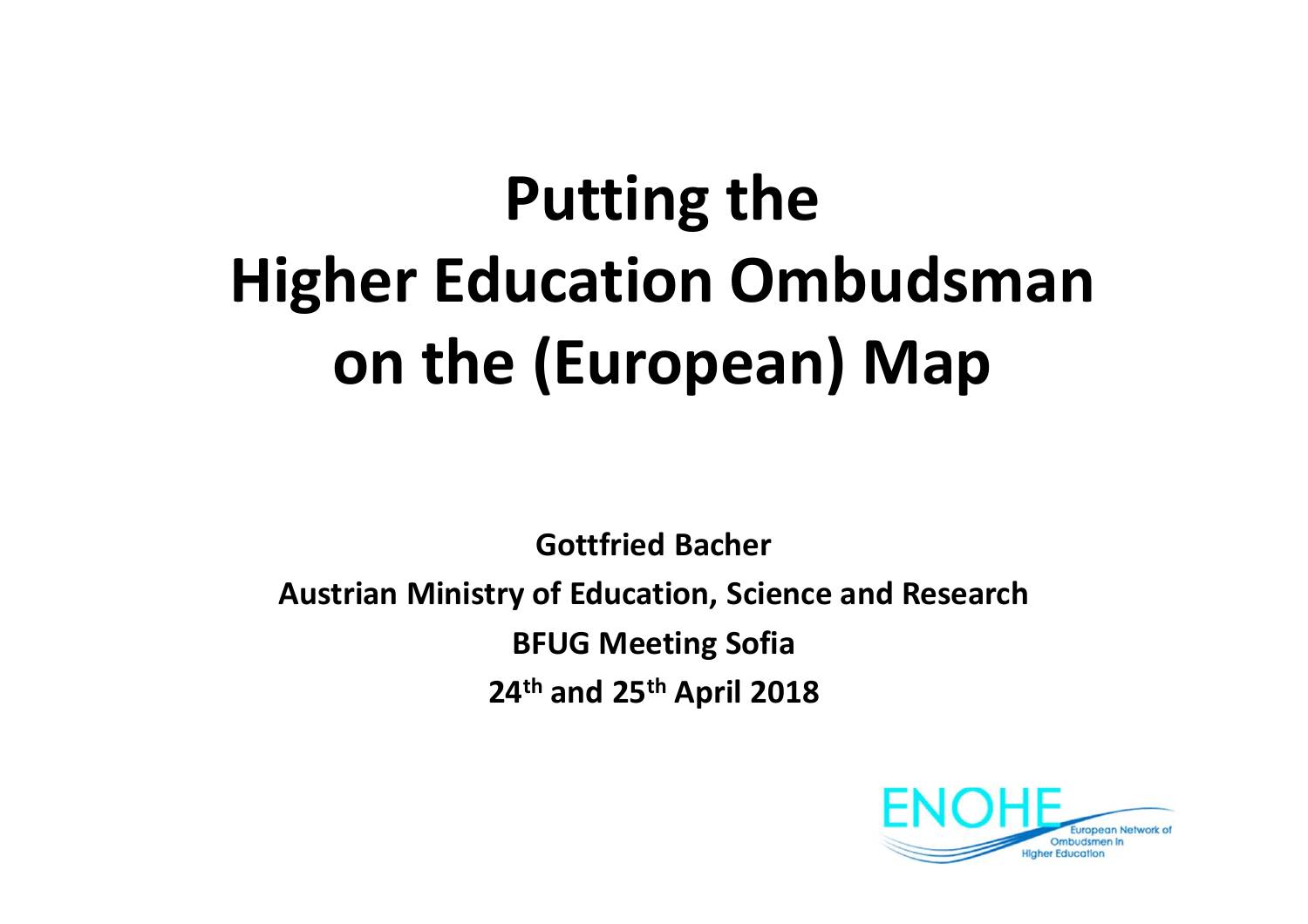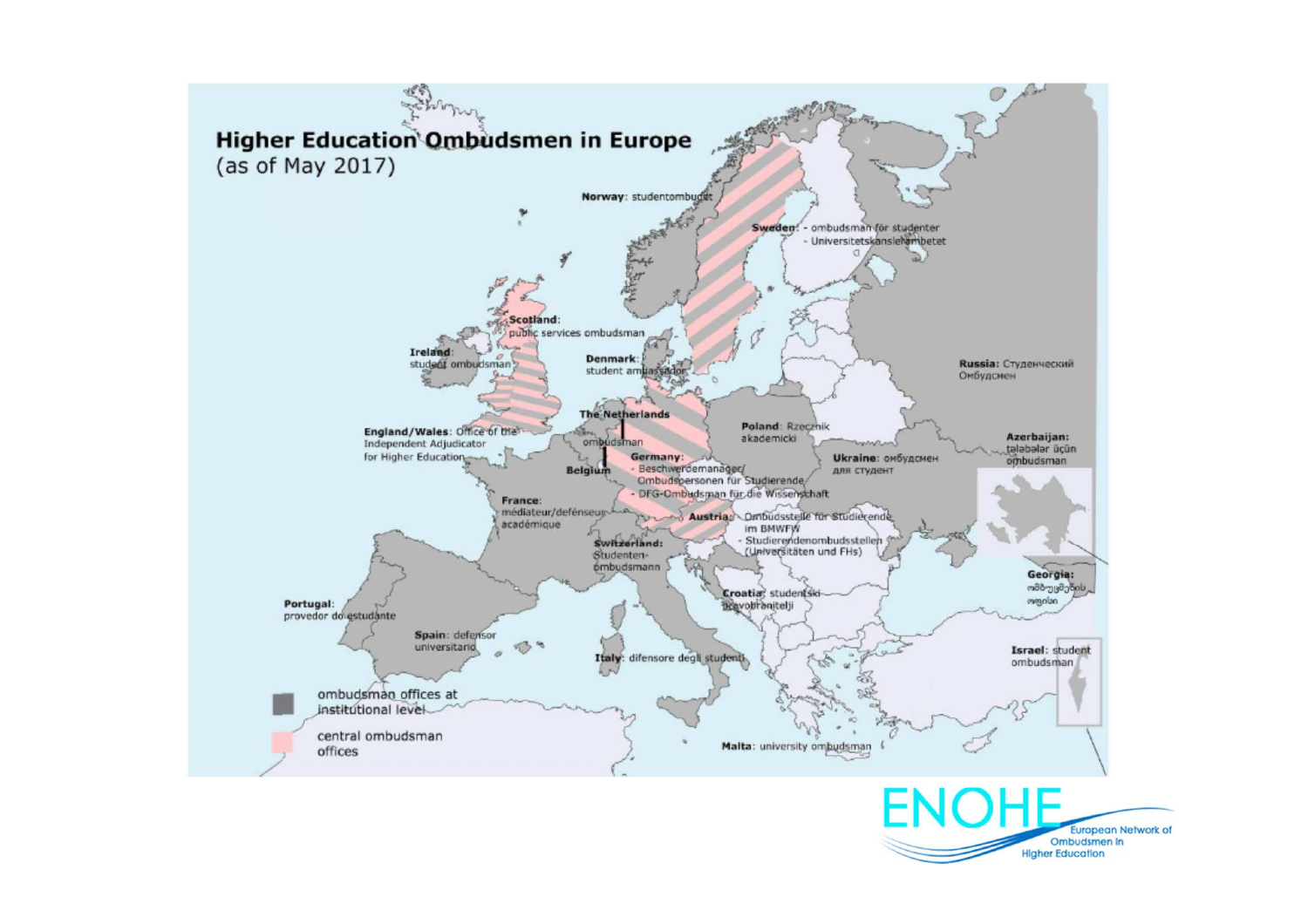### **HE Ombudsmen in National Legislation**

- Austria (since 2011)
- Croatia (since 2007)
- England and Wales (since 2004)
- Malta (since 1993)
- Norway (pending approval)
- Spain (since 2001)
- in other countries upon individual initiatives of higher education institutions

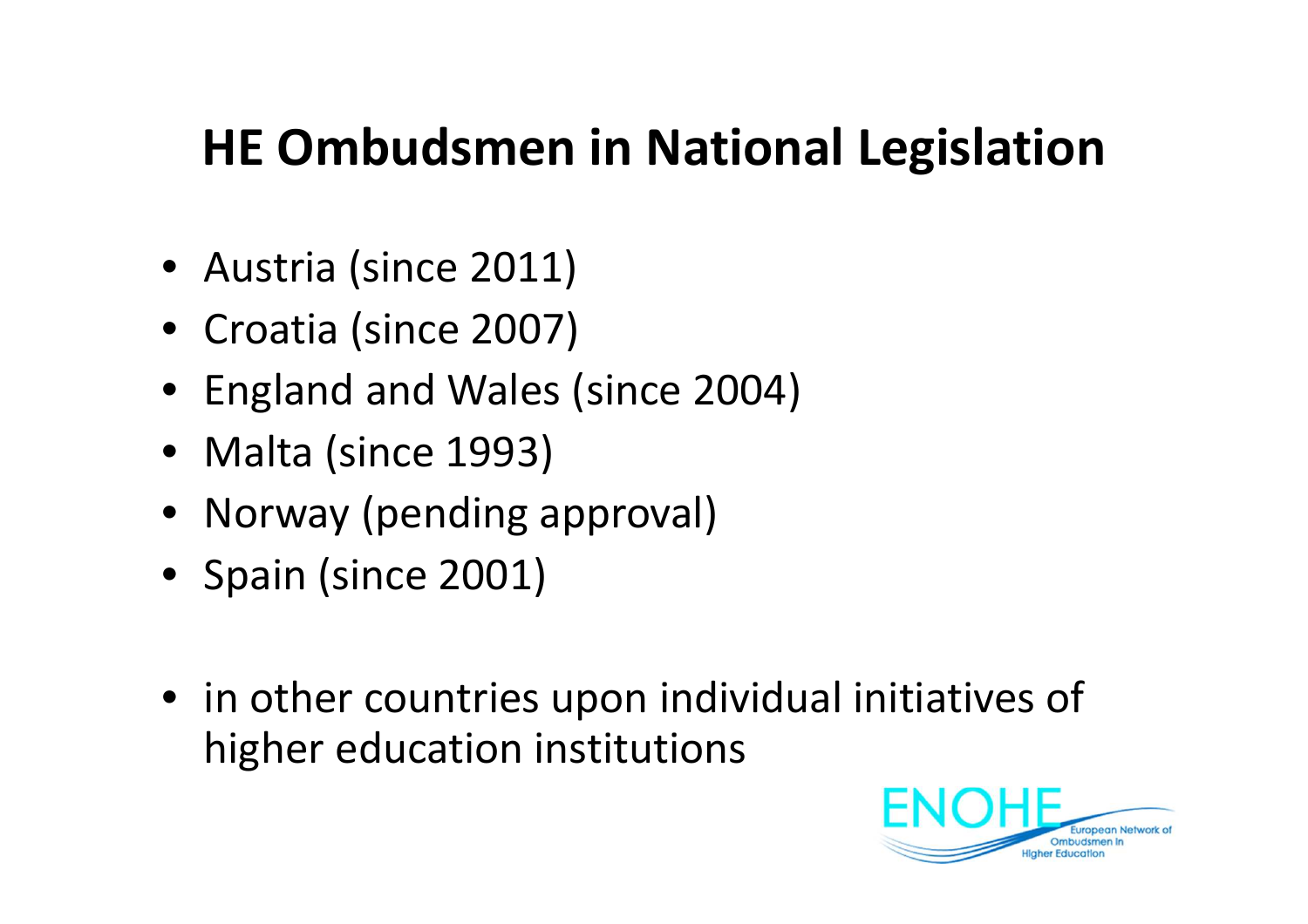#### **ENOHE: Activities**

- European network of higher education ombudsmen(on institutional & national levels)
- 25 European countries participating
- annual conferences since 2003 (in Amsterdam, most recently in Edinburgh)
- web page <u>www.enohe.net</u>
- occasional papers, conference reports
- *Robert Behrens: Being an Ombudsman in Higher Education – A Comparative Study*

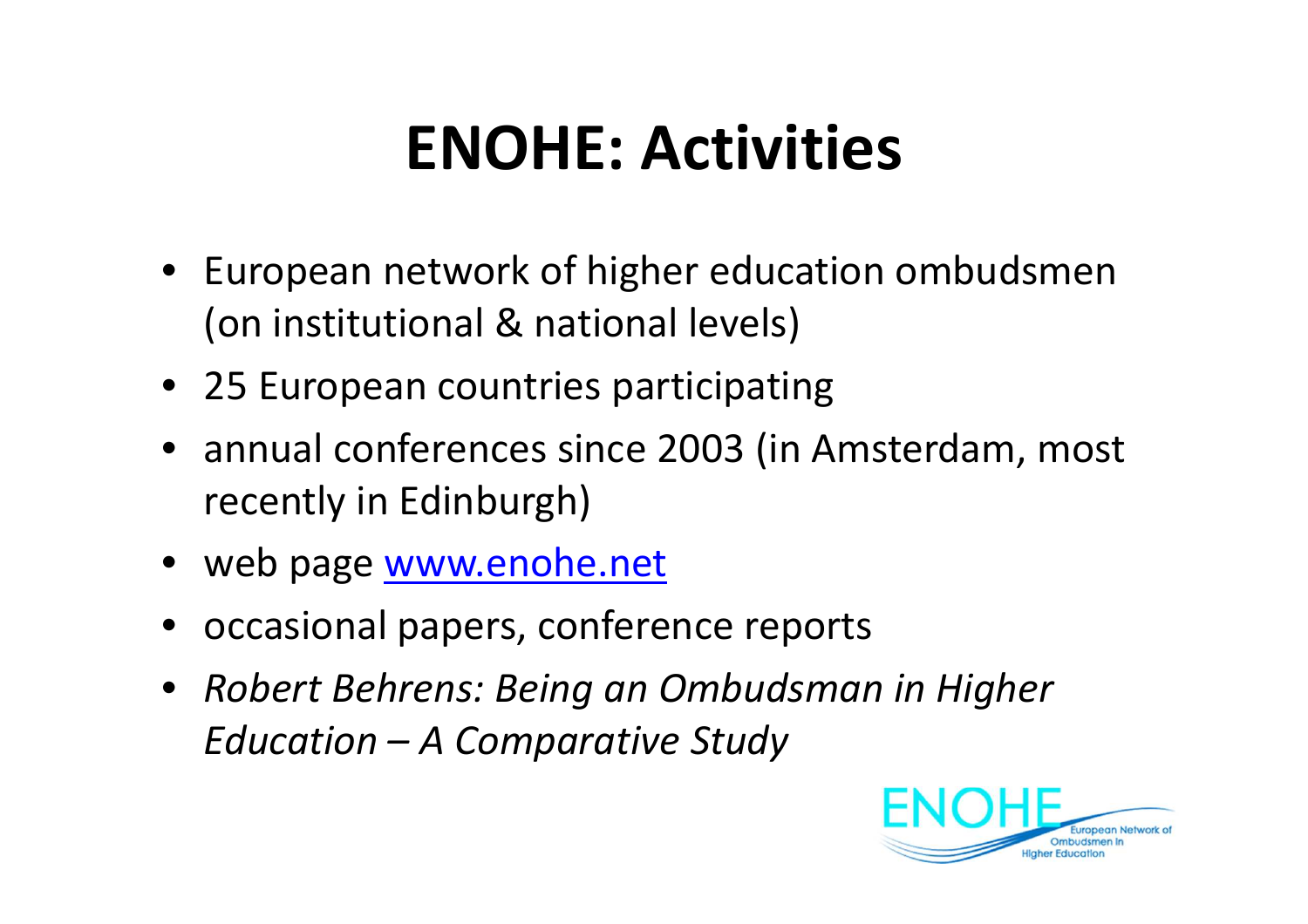#### **ENOHE: Main Goals**

- to share approaches to common problems in **HE**
- to expand knowledge and compare working methods
- to enhance skills and develop competences
- to learn from each other
- Erasmus+ project AESOP cooordinated by Georgia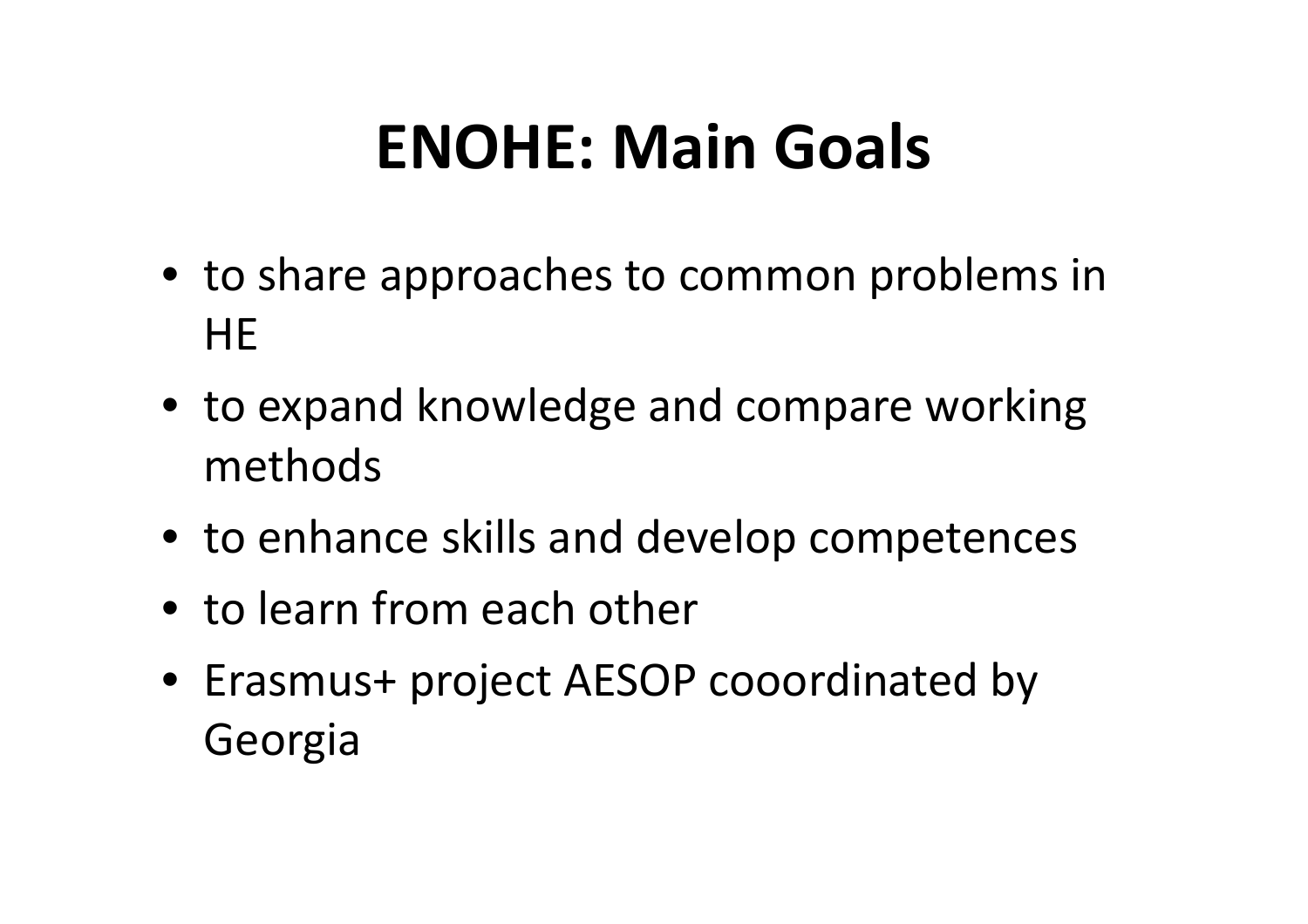#### **Strasbourg June 2017:"Getting ready for Paris 2018"**



Robert Behrens, UK Parliamentary and Health Ombudsman and ENOHE Chair; Emily O'Reilly, EU Ombudsman; Josef Leidenfrost, Austrian Student Ombudsman and ENOHE President

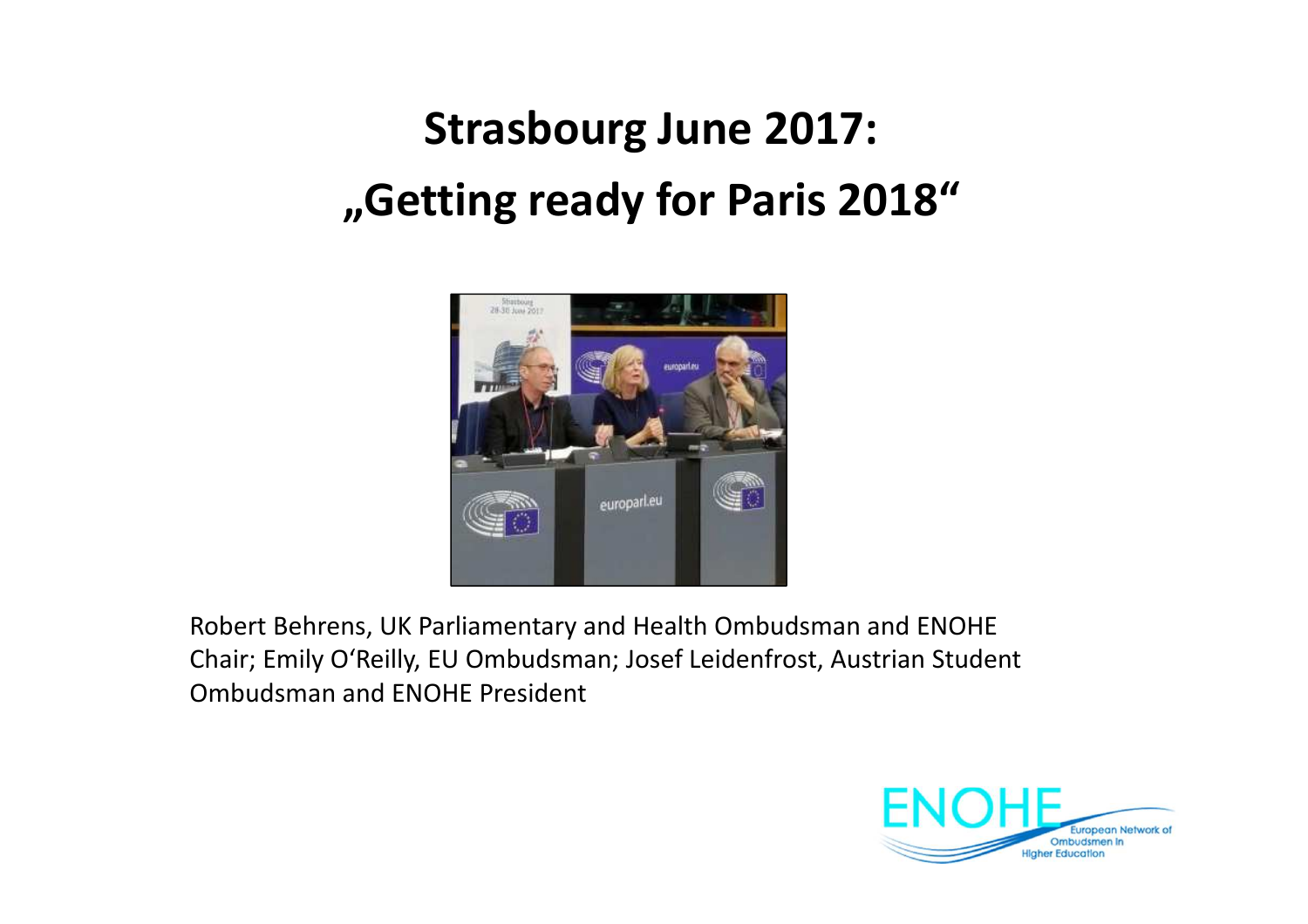## **Norwegian Parliament March 2018**

| <b>STORTINGET</b>         | $SAKER$ $\sim$                                                                                                                                                                                                                                                                                                                                                                                                                       | REPRESENTANTER OG KOMITEER V                                                                          | HVA SKJER? $\vee$ | NOR/ENG $\times$ SØK Q<br>OM STORTINGET V                    |
|---------------------------|--------------------------------------------------------------------------------------------------------------------------------------------------------------------------------------------------------------------------------------------------------------------------------------------------------------------------------------------------------------------------------------------------------------------------------------|-------------------------------------------------------------------------------------------------------|-------------------|--------------------------------------------------------------|
| Du er her: Forsiden - Søk |                                                                                                                                                                                                                                                                                                                                                                                                                                      |                                                                                                       |                   | Del $\leqslant_o^o$ Skriv ut $\boxdot$ Meld feil $\boxtimes$ |
|                           |                                                                                                                                                                                                                                                                                                                                                                                                                                      | Søk i hele Stortinget.no                                                                              |                   | Søketips                                                     |
|                           | studentombud                                                                                                                                                                                                                                                                                                                                                                                                                         |                                                                                                       |                   | Søk                                                          |
|                           | Avgrens søket                                                                                                                                                                                                                                                                                                                                                                                                                        |                                                                                                       |                   |                                                              |
|                           | Viser 1-17 av 17 treff                                                                                                                                                                                                                                                                                                                                                                                                               |                                                                                                       | Sorter på:        | Relevans                                                     |
|                           |                                                                                                                                                                                                                                                                                                                                                                                                                                      | Sak: Representantforslag om studentombud                                                              |                   | <b>The College Property</b>                                  |
|                           | 07.11.2017 - Utdannings- og forskningskomiteen<br>Stortinget har enstemmig vedtatt å be regjeringen komme med et forslag til en lovbestemmelse som<br>pålegger alle høyere utdanningsinstitusjoner å ha studentombud. Det skal være opp til den enkelte<br>utdanningsinstitusjon hvordan vis mer<br>Christensen, Torstein Tvedt Solberg og Nina Sandberg om studentombud Stortinget har enstemmig vedtatt<br>Nøkkelord: Studentombud |                                                                                                       |                   |                                                              |
|                           | <b>Debatt i Stortinget</b><br>01.03.2018 - Møtereferat                                                                                                                                                                                                                                                                                                                                                                               |                                                                                                       |                   |                                                              |
|                           |                                                                                                                                                                                                                                                                                                                                                                                                                                      | Innlegg fra statsråd Iselin Nybø<br>Studentenes kamp for å få studentombud er i dag kronet med seier. |                   | C Finn lignende                                              |
|                           |                                                                                                                                                                                                                                                                                                                                                                                                                                      | Flere resultater fra samme publikasjon >>                                                             |                   | NIAL                                                         |